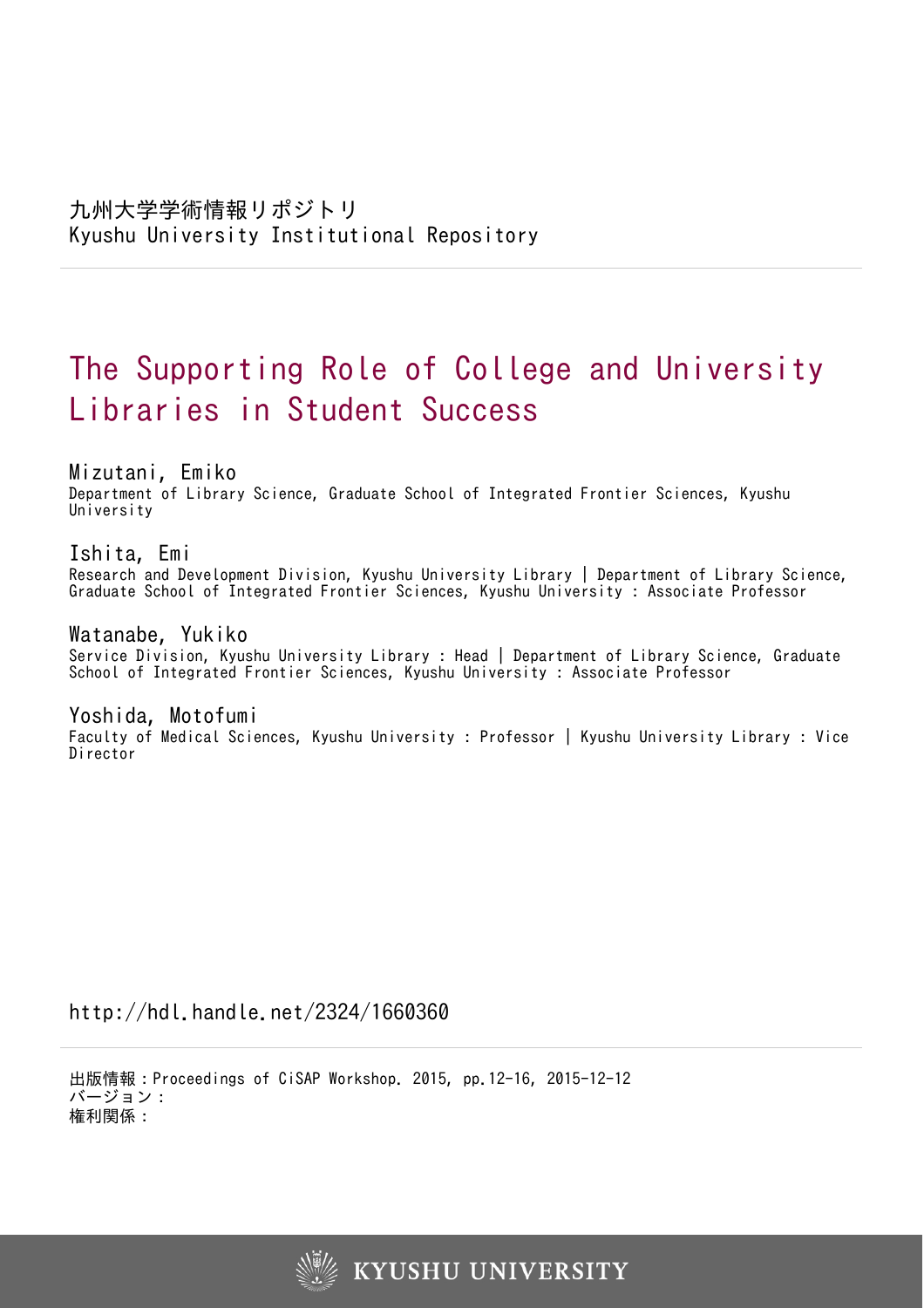# **The Supporting Role of College and University Libraries in Student Success**

Emiko Mizutani, Emi Ishita, Yukiko Watanabe, and Motofumi Yoshida

Department of Library Science, Graduate School of Integrated Frontier Sciences, Kyushu University, 6-10-1 Hakozaki, Higashi-ku, Fukuoka, 812-8581, Japan 2FS15061N@s.kyushu-u.ac.jp,

{ishita.emi.982, watanabe.yukiko.935}@m.kyushu-u.ac.jp, motofumi@edu.med.kyushu-u.ac.jp

**Abstract.** The number of students who have difficulties attending school is increasing in Japan. Libraries have not focused on these students, and their supports for such have been inadequate. However, these students are also members of colleges and universities, and therefore they are potential library users. In this study, we focus on new services for students who have difficulties attending their classes. We will explain the framework of this study and discuss the role that college and university libraries play in providing academic support for student success.

**Keywords:** college and university library, librarian, academic support, student support, higher education, student success

# **1 Introduction**

University libraries have been providing various supports for students who visit or learn in them. For example, the library is responsible for research support guidance including first year orientation, the use of the database, and regular curriculum subjects. In addition, some libraries have started to provide supports for active student learning and interactive spaces, like learning commons. They provide opportunities and places for active learning to occur. The services mentioned above are provided for the highly scholastically conscious students.

On the other hand, there are students with school refusal behavior who avoid their classes due to emotional distress. Libraries have not focused on these students and their supports for such have been inadequate. However, these students are members of the colleges and universities, and they are potential library users.

In this study, we focus on new services for students with school refusal behavior, who avoid their classes. In this paper, we will explain the framework of this study.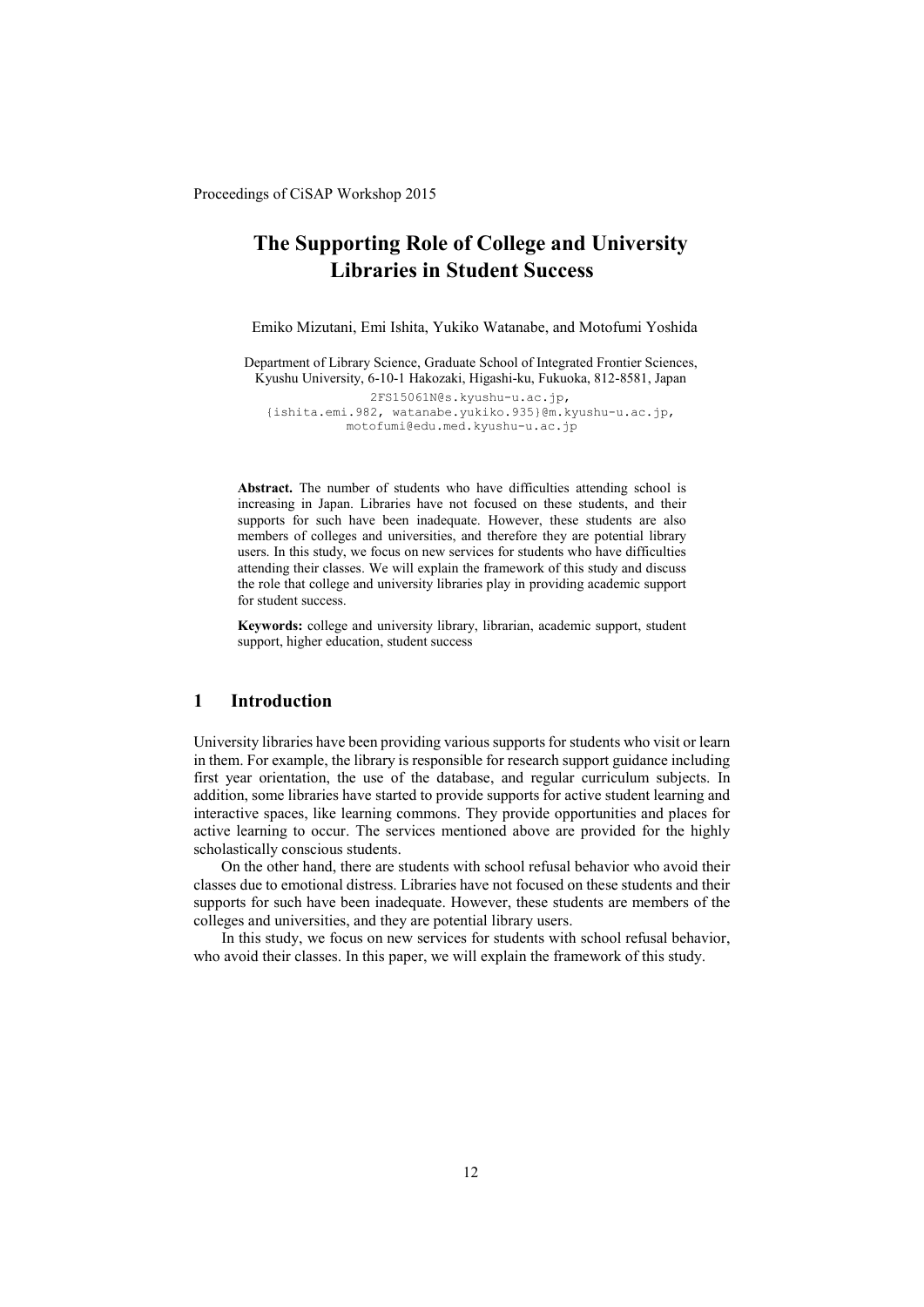# **2 Related Statistics**

The Ministry of Education, Culture, Sports, Science, and Technology in Japan has reported that the "admission status of the higher education institutions" in fiscal year 2014 was 51.5% [1]. The higher education institutions referred to herein include universities and colleges. The Ministry released a report entitled 'About the Situation of Leaving School Halfway or Temporary Absence from School of the Student" on September 25, 2014 that compared the totaled results of fiscal years 2007 and 2012 [2]. We focus on the rates of "poor academic performance" and "other" from among this data because these two items are considered to include students who require academic support. Of the reasons for dropping out of school, the rate of "poor academic performance" was 14.5% in 2012 and 12.7% in 2007, and the rate of "other" was 25.3% in 2012 and 31.5% in 2007. In addition, of the reasons for taking a leave of absence, the rate of "poor academic performance" was 4.4% in both 2012 and 2007, but the rate of "other" increased from 43.2% in 2007 to 47.6% in 2012.

We infer that "other" includes many students who could not attend their classes for some reason, students who could not concentrate on schoolwork, and students who could not attend college for some reason. We think that the library can provide academic support for those students whose actions were attributed to "poor academic performance" in the statistics.

It should be noted that, in this statistic, as a condition of a student who took a leave of absence, school life maladjustment, study abroad, illness or injury, and economic reasons are also included. In this paper, we will be paying attention to "poor school performance" and "other." Furthermore, we consider that, in some cases, students could avoid absence or withdrawal from school via academic support from the library.

# **3 Framework of the Supporting Role in Student Success**

Services for those students who required academic support have not been performed individually. The library or a librarian thought about how to support them, and it has been decided that it would be very useful to work with the faculty and other departments.

When the library proposes academic support, it is regarded as one of the departments of the university. The library can provide university-wide support if it collaborates or works with other departments. In addition, academic opportunities must be equal for all of the students at the school. The university is responsible for providing academic support and student life support for the admitted enrollment. Therefore, it is necessary that the library also provide support for all of the students.

As we discussed above, the number of students who have difficulties attending their classes is increasing in Japan. The purpose of this paper is to discuss the role college and university libraries play in providing academic supports. In this section, we describe the target students and identify the possible roles of the library.

Students at the university are categorized into four groups, shown in Figure 1, according to their attitudes about attending classes and their academic performance. If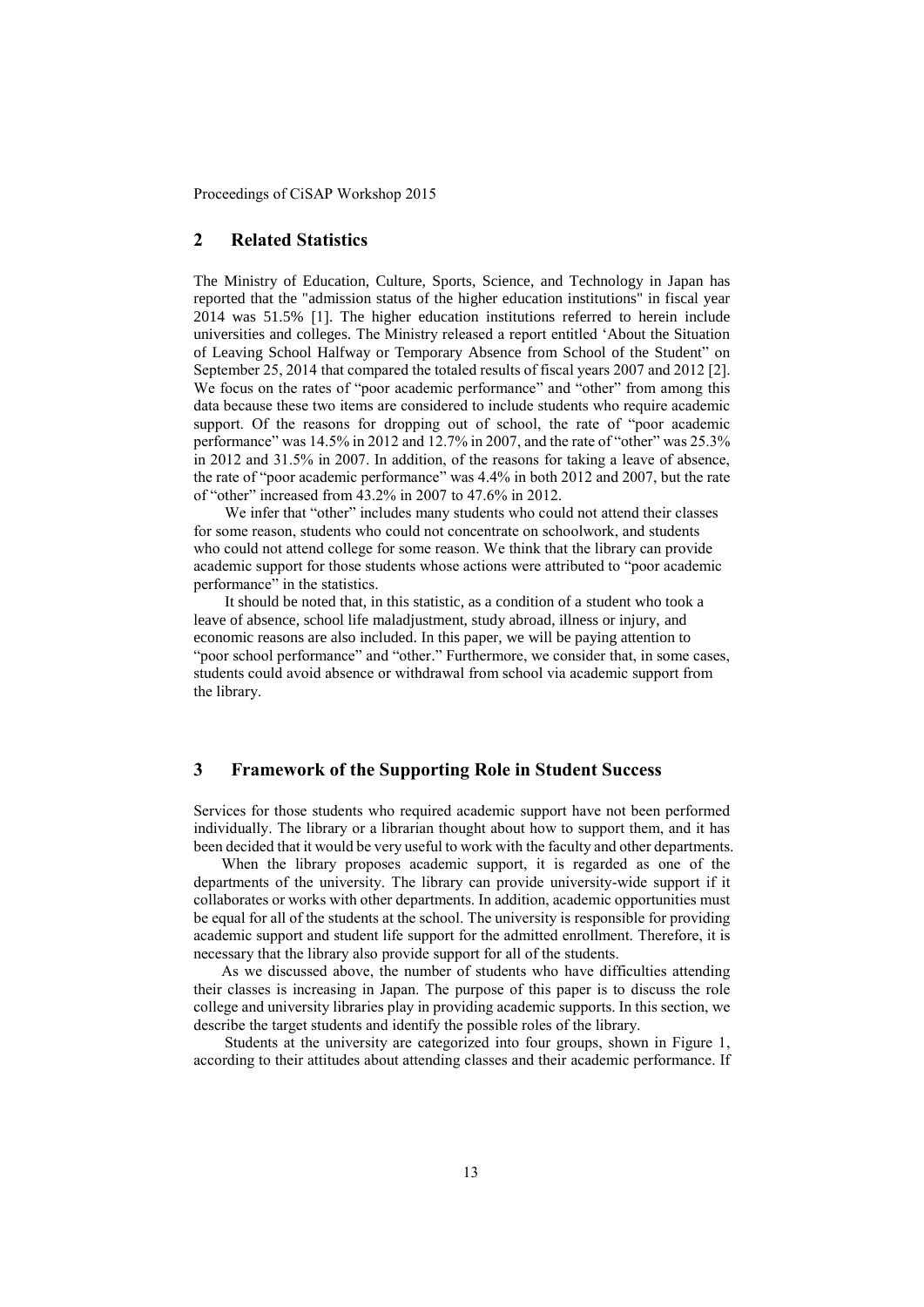students had an attitude of wanting to attend their classes, they would spend campus life without any difficulties and graduate from the university (the upper right quadrant). In this study, we focus on students who avoid their classes and are without academic success (the lower left quadrant). We refer to these students as "students with school refusal behavior."

Attitude about attending class.

|                      |                 | No/Less                                                                         | Yes/Mostly                                           |
|----------------------|-----------------|---------------------------------------------------------------------------------|------------------------------------------------------|
| Academic performance | Success<br>Yes/ | Dose not always attend<br>class, but is nonetheless<br>successful academically. | Always attends class and<br>is naturally successful. |
|                      | No/Fail         | Avoids class and fails.                                                         | Attends most classes, but<br>still fails.            |

**Figure 1.** Students' attitudes about attending class and academic performance.

There were students who avoided their classes, and then they would take a leave of absence or withdraw. According to their stories, although they wanted to attend class, they tended to be frequently absent. This makes it difficult to obtain credits. In the process of providing support, the reasons for scholastic difficulty, such as cognitive factors or a lack of literacy skills, may be recognized. In these cases, collaboration with specialized departments and experts is required.

We summarize the framework of the academic supports for students who exhibit school refusal behavior in Figure 2. Students with school refusal behavior may receive personal supports and organizational supports. The personal supports are provided by family, friends, counselors, and psychiatrists. In addition, the faculty provides supports occasionally on an individual basis. These students generally intend to receive personal supports. However, there is a limitation to the supports provided by non-experts; therefore, organizational supports are also needed. Organizational supports are provided by departments, like schools, school affairs, health centers, and libraries. Various supports for these students have been provided independently because of privacy issues. However, it would be easier to understand student status and identify their problems if the departments shared this information. Their collaboration contributes to providing better supports. The library is not able to provide supports that solve all student problems, but they could provide comfortable places, lectures, chances to make friends, and human support.

In this study, we plan to investigate the role that libraries play in supporting students who exhibit school refusal behavior. In terms of academic support, there is an interesting report [3] that states that the library provides independent academic support.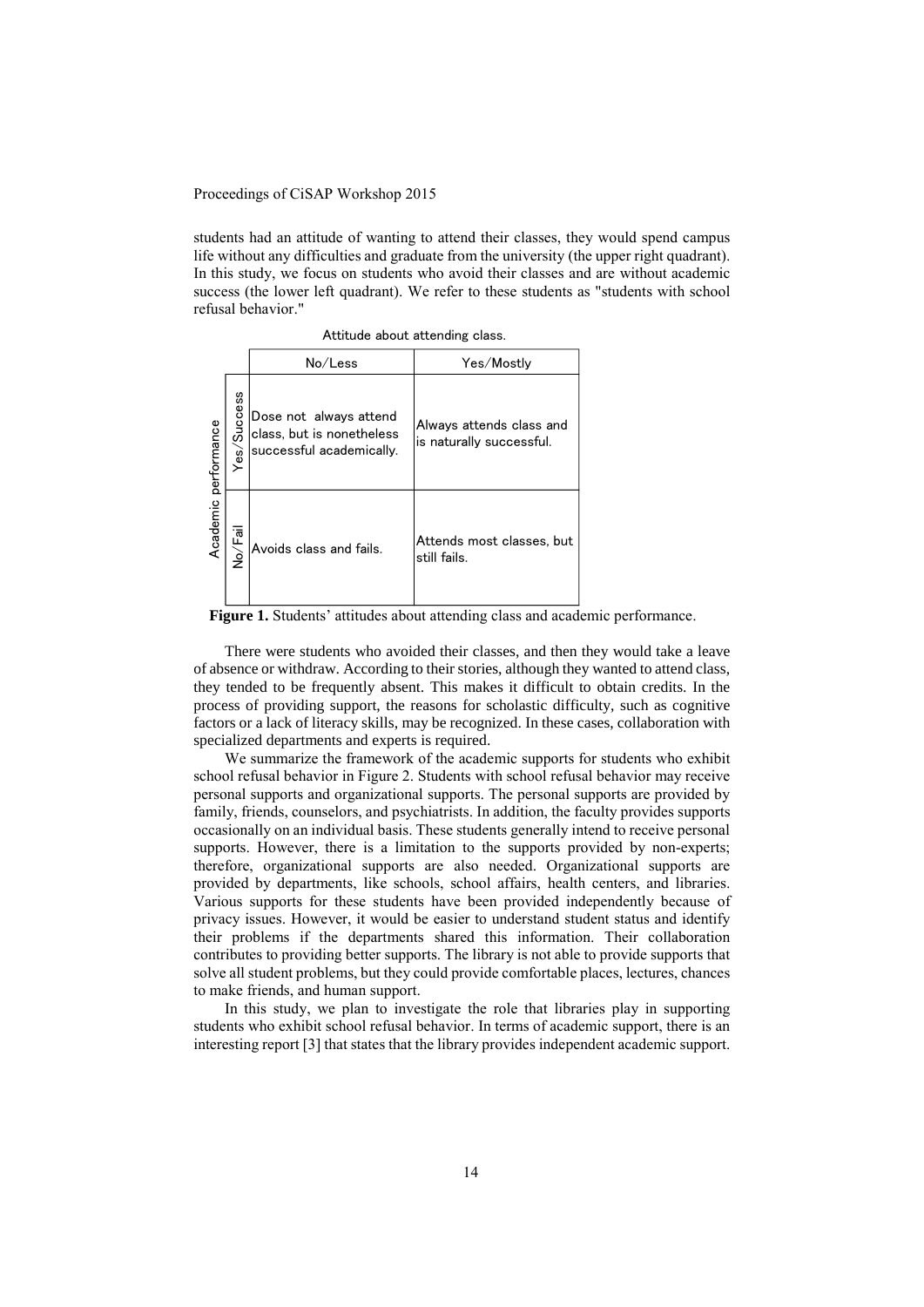However, reports about academic support from entire universities have not yet been seen.

It is worthy to note that a tweet from a librarian of the Kamakura City Public Library stated, "Children who are really afraid of going to school. Come to library." As an example of library could help the users [4].



**Figure 2.** Framework of academic supports for students with school refusal behavior.

# **4 Methodology**

Based on the framework, we plan to conduct a questionnaire survey to learn the current status of academic supports for students with school refusal behavior in universities. In this survey, we focus on collaboration between the faculty and the office staff among different departments. We also plan to interview the office staffs and health center specialists. If there are libraries that provide unique supports, we plan to visit them and investigate said supports.

After analyzing the questionnaire survey, conducting exploratory investigations, and holding interviews, we will propose effective academic supports for students exhibiting school refusal behavior.

# **References**

1. Ministry of Education, Culture, Sports, Science, and Technology: Basic Research on School (Press Release on August 6, 2015)

http://www.e-stat.go.jp/SG1/estat/List.do?bid=000001015843 (2015) (in Japanese)

2. Ministry of Education, Culture, Sports, Science, and Technology: About the Situation of Leaving School Halfway or Temporary Absence from School of the Student (Press Release on September 25, 2014)

http://www.mext.go.jp/b\_menu/houdou/26/10/\_\_icsFiles/afieldfile/2014/10/08/1352425\_01. pdf (2014) (in Japanese)